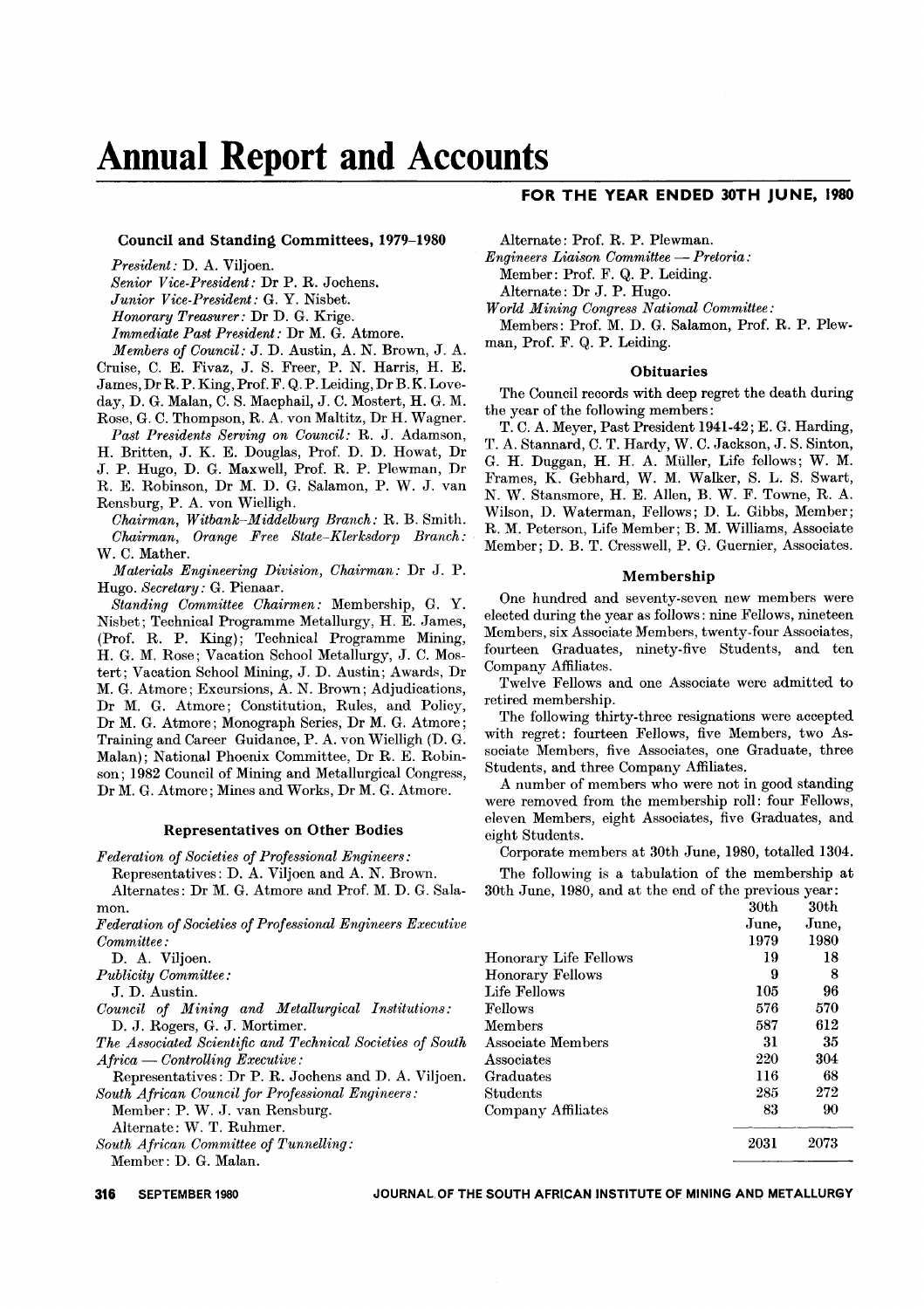#### Finance

Without allowing for the R5 100 voted to the Brigadier Stokes Fund and the RIO 000 transferred to the Education Fund, revenue for the year exceeded expenditure by R33 021. The net balance of R17 921 is an inflated measure of the Institute's financial progress during the year, resulting from an unexpected delay in the publication of two monographs for which some R20 000 had been budgeted. The transfer of RIO 000 to the Education Fund compensates only partly for inflationary effects, and the Institute almost, but not quite, covered all its financial obligations for the past year.

The recorded costs of operating the Institute excluding Vacation Schools, Colloquia, and Monographs increased only marginally from R94228 (1978/9) to R95 854, and this was due to the higher but more realistio levels of seoretarial fees oharged to Vaoation Schools and Colloquia. The total secretarial fees increased from R60 193 to R65 433, and the oosts of providing the *Journal* to members rose from R31 968 to over R43 844. These oost increases were offset mainly by improvements in revenues from *Journal* advertising and sales, and by significant surpluses from two Colloquia and two Vacation Schools, whioh were very well attended.

In view of the rising oosts resulting from inflation and of the inoreased soope of servioes now offered to members through the *Journal* and other publications, it beoame necessary to increase the subscription fees for all classes of members from July 1980. The fees had for several years been held at the previous level.

At the year end, the Education, Brigadier Stokes, and MaoArthur Forrest Funds stood at R1O2972 (1979- R96 355), R35050 (1979-nil), and R16449 (1979. R6308) respectively. These levels are adequate to meet current requirements but should be built up in the future.

Syfrets Trust continued to provide a valuable advisory service on the Institute's investments.

The Institute reached the end of the year under review with a healthy financial position, and can face the future with confidence.

#### Awards

Papers published in the *Journal* from March 1979 to February 1980 were considered eligible for an award by Council, and the undernoted authors achieved this distinction:

#### *Gold Medals*

*Dr. D. G. Krige* for his contribution to mining economios and for his papers 'An analysis of potential benefits to the State of realistic adjustments to the mining tax structure' (July 1979) and 'Some novel features and implications of a general risk-analysis model for new mining ventures' (September 1979).

*Dr I. J. Corrans* and *Mr J. Levin* for their paper 'Wet high-intensity magnetio separation for the concentration of Witwaters rand gold-uranium ores and residues' (March 1979).

#### *Silver Medals*

*Mr P. G. Henderson* for his paper 'Experience in longwall mining at Coalbrook Collieries' (January 1980).

*Dr N. A. Barcza* for his paper 'Slag-metal equilibrium in the production of low-carbon ferromanganese' (May 1979).

*Mr L. N. Stewart* for his paper 'Pressure leaohing of uranium-bearing Witwatersrand ores' written in oonjunction with H. J. Bovey (November 1979).

*Prof. D. D. Howat* and *Dr J. van der Colf* for the suite of papers 'Visoosities, electrical resistivities, and liquidus temperatures of slags in the system  $CaO-MgO-Al<sub>2</sub>O<sub>3</sub>$  $TiO<sub>2</sub>-SiO<sub>2</sub>$  under reducing conditions' (June 1979), 'Rates of oxygen removal from titaniferous oxide melts in graphite cruoibles' (July 1979), and 'Viscosities, eleotrical resistivities, and liquidus temperatures of slags in the system  $CaO-MgO-Al<sub>2</sub>O<sub>3</sub>-TiO<sub>2</sub>-SiO<sub>2</sub>$  under neutral conditions' (April 1979).

*Dr P. A. Laxen, Mr G. S. M. Becker,* and *Mr R. Rubin* for their paper 'Developments in the application of carbon-in-pulp to the reoovery of gold from South African ores' (June 1979).

#### Student Awards

Prizes for the best student papers written in part fulfilment of the B.Sc Engineering degree and submitted to the Institute for consideration were awarded as follows:

#### *Mining*

*MrJ. A. van der Westhuizen* for his paper 'Die gebruik van die minimum en maksimum stropingskurwes in dagmynboubeplanning'.

*Mr J. P. Richter* for his paper 'Geintegreerde bestuursinligtingstelsels vir die gemeganiseerde Grootegeluk Dagbousteenkoolmyn'.

*Metallurgy*

Mr M. B. *Ebell* for his paper 'Design of a plant to upgrade flotation tailings from the UG2 Reef'.

# Career Guidance and Recruitment

The main function of the Career Guidance Committee has been to encourage students to embark on mining and metallurgical careers, and, with this in view, artioles were produced for a number of magazines, particularly a series on metallurgy for publication in *Archimedes,* an easy-to-read scientific journal aimed at the youth of South Africa. As previously reported, copies of *Archimedes* are circulated among students undergoing army training.

The Phoenix Programme was devised to encourage interest in the mining industry by:

- (a) enhancing the image of the mining and minerals industry,
- (b) recruiting and giving career guidance to potential entrants to the mining industry, and
- (c) creating, maintaining, and improving contact with educational decision-making bodies.

During the past year, seventeen groups of schoolboys and four groups of university engineering students were taken on visits to mines, and fruitful liaison was maintained with the provincial education departments and schools throughout the Republic.

Under the auspices of the Phoenix Programme, more than 150 physical science, mathematics ,and geography teachers, as well as about 200 high school pupils, made at least one contact with some aspect of the minerals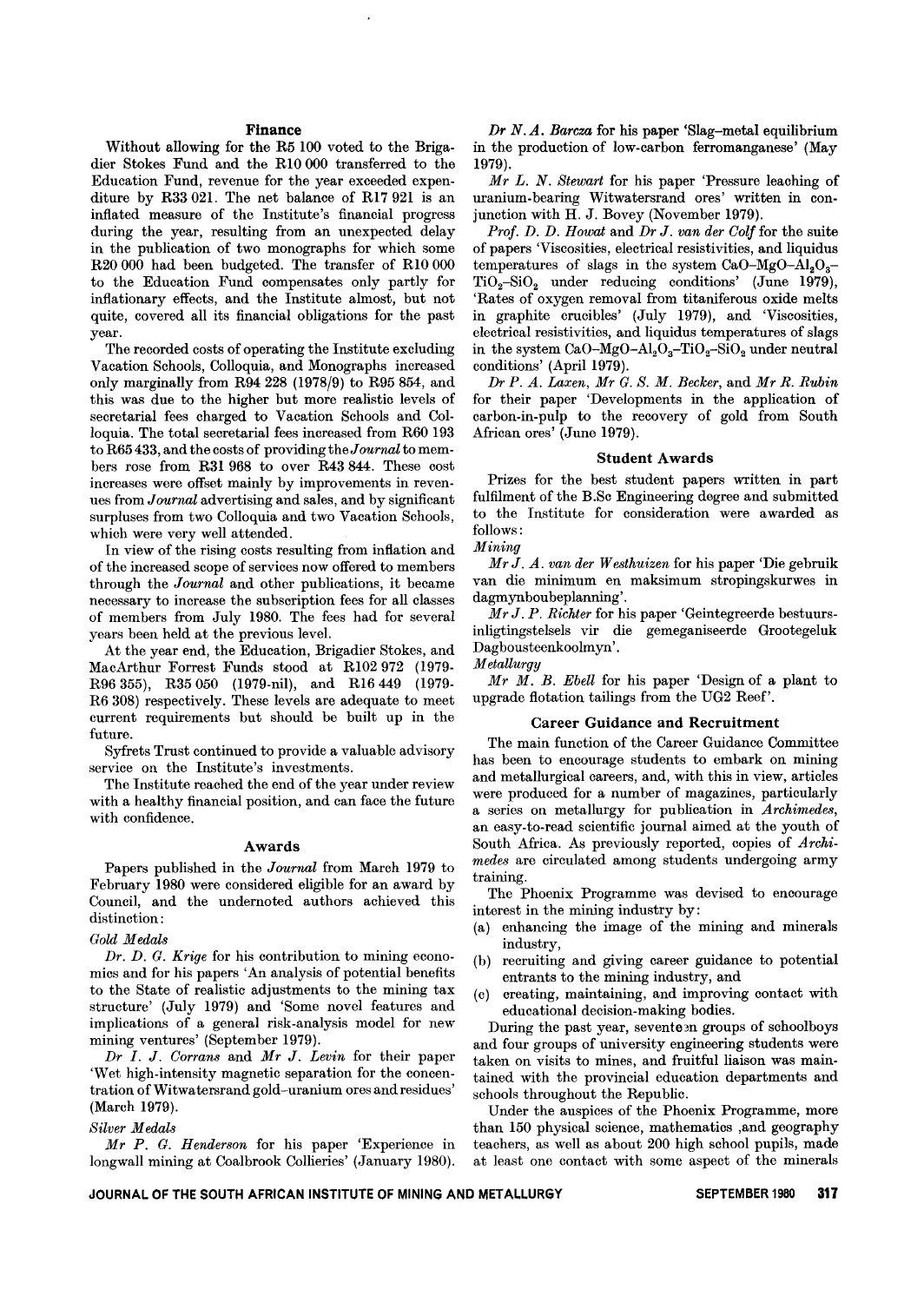industry. The contact time ranged from 2 hours to 6 days. The programme is under the control of the Chamber of Mines, the other main contributors being Iscor, Samancor, Sentrachem, the Ferro Alloys Producers' Association, Rio Tinto, Shell, and this Institute.

The Career Guidance Committee appreciate the impact that radio and television can exert on the recruitment of mining engineers, and it is planned to pursue this field in the ensuing year.

It is pleasing to learn that enrolments in mineral disciplines for 1980 are as follows:

|                             |       | Metal- Mining Total |    |
|-----------------------------|-------|---------------------|----|
|                             | lurgy |                     |    |
| Witwatersrand University    | 41    | 58                  | 99 |
| Pretoria University         | 40    | -37                 | 77 |
| $\mathbf{m}$ . $\mathbf{r}$ |       |                     |    |

Total enrolments for the two universities combined show an increase from 35 in 1972 to 176 in 1980.

Prizes were awarded to students from the Universities of Pretoria and Witwatersrand in their third and fourth years of study in mining and metallurgy at a luncheon attended by the prize-winners, lecturers from each university, and members of Council.

Towards the end of the year, Council agreed to the amalgamation of the Career Guidance and the Professional and Technical Training Committees into one Committee, which is now known as the Training and Career Guidance Committee.

Professional and Technical Training Committee Among other activities, the Committee

- (a) served as a link between the university departments and companies offering bursaries;
- (b) considered the advisability of a television documentary to attract potential candidates to the mining and metallurgical professions; liaison with the Chamber of Mines is of prime importance in this project, and it has been suggested that the recently established Gold Mining Museum could provide a forum for the distribution of suitable pamphlets;
- (c) invited the Chairman of Mynbou-Oudstudente Vereniging van die Universiteit van Pretoria (M.O.V.U.P.) to attend one of its meetings; it was agreed that the Institute and the M.O.V.U.P. have some common objectives, and that this should be recognized in future activities.

#### Journal

The following papers, notes, and feature articles were published in Volume 79, numbers 13 to 17, and in Volume 80, numbers 1 to 7, of the *Journal of the South African Institute of Mining and Metallurgy:*

*August* 1979

The roasting and leaching of Witwatersrand pyrite concentrates, by N. W. Hanf and C. G. Schmidt.

Iron-smelting furnaces and metallurgical traditions of the South African Iron Age, by H. M. Friede.

Technical English-a dead language, by H. W. Glen. *September* 1979

Presidential address: Minerals from the dawn of mankind to the twenty-first century, by D. A. Viljoen.

Some novel features and implications of a general risk-analysis model for new mining ventures, by D. G. Krige.

An early appraisal of exploration projects, by D. G. Millenbruch.

#### *October* 1979

:Further studies on the elution of gold from activated carbon using water as the eluant, by R. J. Davidson and V. Veronese.

Properties of pumped tailings fill, by G. E. Blight.

Rock-handling techniques at Sishen iron-ore mine, by B. G. Fordyce and W. B. Parker.

*November* 1979

Stope-face conveyors for gold mines, by N. C. Joughin and R. H. English.

Pressure leaching of uranium-bearing Witwatersrand ores, by H. J. Bovey and L. N. Stewart.

The effect of body motion on convective heat transfer from a nude man, by U. C. Galimidi, J. M. Stewart, and A. J. van Rensburg.

 $Coal$ — the No. 1 contender for the energy title, by J. E. Furze.

The importance of coal, by D. A. Viljoen.

*December* 1979

The adsorption of dissolved gold on activated charcoal in a NIMCIX contactor, by D. I. Nicol.

Horizontal- belt filtration at Randfontein Estates Mine, by K. A. G. Blendulf and D. J. Everett.

The role of the minerologist in the minerals industry, by H. V. R. von Rahden.

*January 1980*

Improved extraction of coal, by P. King.

The use of continuous miners in South African coal mines, by J. D. Inch, J. D. Stone, I. D. Brumby, and C. J. Beukes.

Experience in longwall mining at Coalbrook Collieries, by P. G. Henderson.

Pillar design in coal mines, by H. Wagner.

Opencast coal mining at Kriel Colliery, by I. F. Buchan, L. F. Baars, and C. S. Northcote.

Richards Bay Coal Terminal, by M. B. Dunn.

*February 1980*

The performance, wear characteristics, and failures of austenitic manganese-steel castings used in crushing and rod milling, by D. D. Howat and D. P. Enright.

Strip mining at Arnot Colliery, by J. D. Flint, R. A. Laybourne, and M. H. Marsden.

A comparative study of kinetic models for the extraction of uranium by strong-base anion-exchange resins, by C. A. Fleming and M. J. Nicol.

Spotlight on chemistry of recovery of gold on activated charcoal, by W. A. M. te Riele.

#### *March 1980*

Automated sorting on a South African gold mine, by P. J. Barton and N. F. Peverett.

Commodity analysis: its application in the context of the South African mining finance house, by I. C. Robinson and D. G. Keefe.

Inductive reactance, and the operation of large submerged-arc furnaces, by I. J. Barker and A. B. Stewart.

A simple device for the direct shear-strength testing of intact rock, by T. R. Stacey.

**318 SEPTEMBER 1980 JOURNAL OF THE SOUTH AFRICAN INSTITUTE OF MINING AND METALLURGY**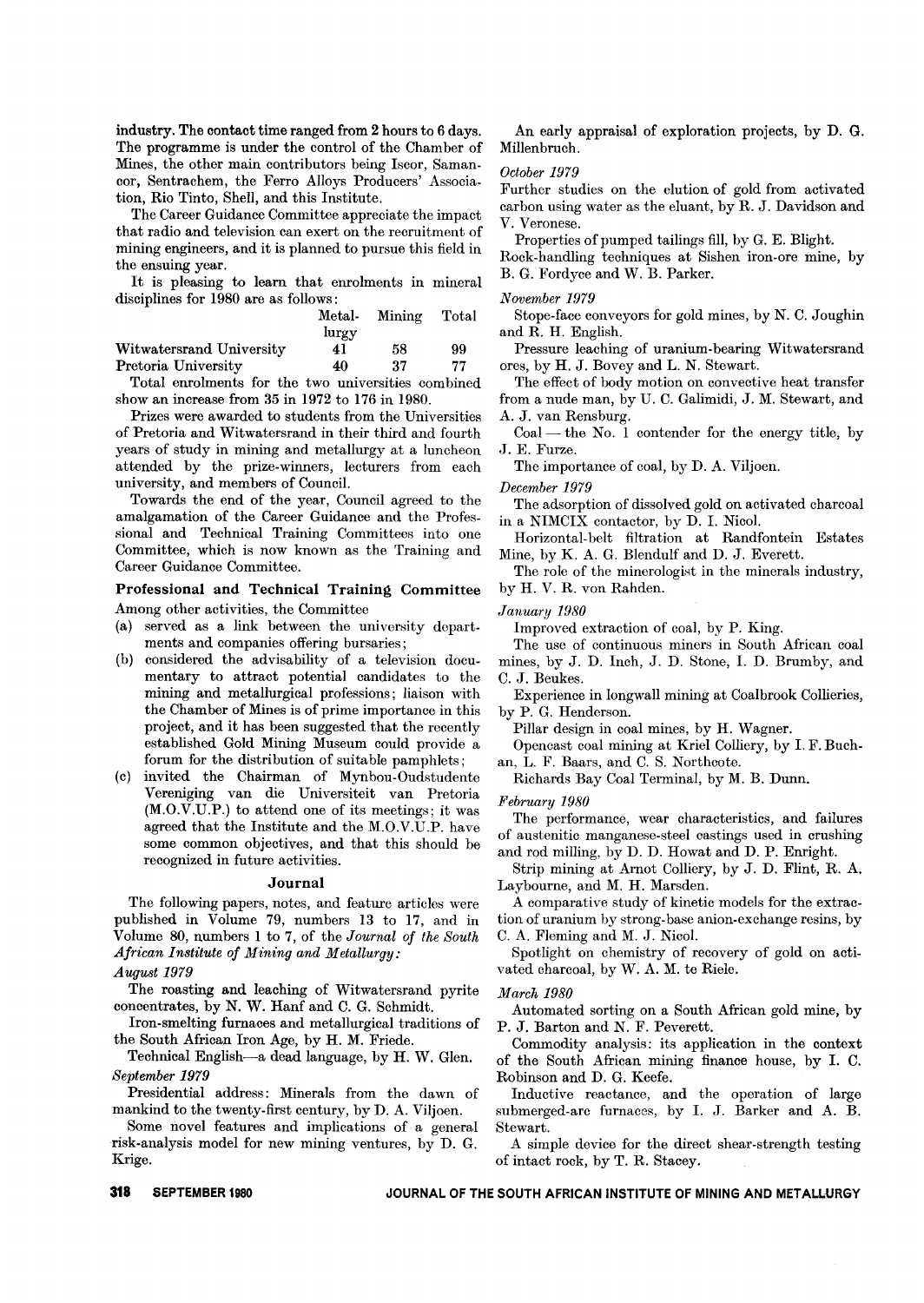Spotlight on ion exchange and solvent extraction in mineral processing, by H. E. James.

*April 1980*

The development of rock-burst control strategies for South African gold mines, by R. Heunis.

Digital computer control of the milling circuit at Buffelsfontein Gold Mining Company Limited, by K. C. Garner, P. C. van Aswegen, and J. D. Smit.

Iron Age mining in the Transvaal, by H. M. Friede.

Black Mountain Mineral Development Company (Pty) Limited in focus, by the staff of Gold Fields of South Africa.

Spotlight on underground rock boring, by A. N. Brown *May 1980*

The hydraulic hoisting of coarse coal from a depth of 850 metres, by D. Jordan and F. W. Dittman.

Beta coefficients and the discount rate in project valuation, by G. Gilbertson.

The influence of changing costs, grades, and market prices on an upgrading operation, by B. K. Loveday.

Spotlight on mining and metallurgical manpower in South Africa, by P. J. D. Lloyd.

*June 1980*

The automatic determination of trace elements of gold in gold-plant barren solutions, by P. J. Brandt, J. H. van Dalen, and F. W. Wessels.

Petroscopic observations of rock fracturing ahead of stope faces in deep-level gold mines, by G. R. Adams and A. J. Jager.

The reduction in amplitude and change in phase of the diurnal temperature variation of ventailtion air, by K. Vost.

Spotlight on chemistry in the utilization of the resources of Southern Africa, by R. E. Robinson.

#### *July 1980*

Simulation of mining in non-homogenous ground using the displacement discontinuity method, by J. A. C. Diering.

The resistivity of mistures of Mamatwan manganese ore and reducing agents, by A. Koursaris and J. B. See.

The kinetics of the reduction of manganese oxide by graphite, by W. J. Rankin and J. S. J. van Deventer.

Spotlight on Pyrometallurgy, by C. W. P. Finn.

During the year, the *Jourual* underwent two changes. :Firstly, from July 1979 the cover was altered to depict different aspects of relevance to the mining and metallurgical industry. Secondly, from November 1979 feature articles were introduced, often entitled Spotlight on . . . to highlight recent metallurgical and mining events of interest, processes that are novel or of new significance, and developments that cast a new light on old ideas.

### Technical Programme Committee - Mining

Following its traditional role of disseminating information in the field of mining, the Committee was responsible for the organization of two colloquia in the year under review.

In conjunction with the Technical Programme Committee - Metallurgy and the South African Coal Processing Society, a colloquium entitled Mining Methods and Economics for improved Coal Extraction, Coal Processing and Preparation was held in Witbank on 3rd and 4th October, 1979. This colloquium, attended by over 400 members, was highly successful, and full credit must go to the Witbank Branch for their excellent organization and the number of interesting technical visits arranged.

A follow-up colloquium to that on Feasibility Studies and Investment Analysis, held in 1979, was held on 30th May 1980. This colloquium, entitled Mining Projects: Evaluation, Finance, and Management, was held in the auditorium of the National Institute for Metallurgy in Randburg. Over 300 delegates attended, and the colloquium was most successful.

Arrangements are being made to hold a colloquium entitled Mine Fires at the Electra Mining Exhibition at Milner Park on Wednesday, 17th September, 1980.

# Technical Programme Committee - Metallurgy

The Committee continued to play an important role in disseminating up-to-date information in the field of metallurgy. The Institute collaborated with the South African Institution of Chemical Engineers and with the National Institute for Metallurgy in organizing a two-day colloquium on Ion Exchange and Solvent Extraction in Mineral Processing, which was held at the National Institute for Metallurgy on 7th and 8th February, 1980. Several overseas papers were read at this colloquium, which was attended by more than 300 delegates.

The Committee is organizing a colloquium to be held on Tuesday, 16th September, 1980, on Project Management in the Metallurgical Industry in conjunction with the Electra Mining Exhibition at Milner Park, which is expected to attract a large number of delegates.

The Institute is to collaborate with the Institution of Metallurgists - South African Region in arranging a colloquium on Wear and Abrasion in Industry, which is to he held on 25th February, 1981.

#### Vacation School Committee - Mining

A one-week school entitled Economics and Management of Underground Rock Boring was held at the University of the Witwatersrand during the first week of February 1980. This successful School was attended by 69 delegates drawn from the mining industry and equipment companies, and included several delegates from outside South Africa. The success of the School was ensured by the active co-operation of the local equipment companies and contractors, who provided lecturers, as well as facilities for technical visits, and by the presence of experts from the United States: Mr Dick Robbins, President of Robbins Co.; Dr Euclid Worden of Smith Tool Co., and Mr Neal McNabb of Drillco International. The organizer of the technical content of the School is to be congratulated on its success. More details of the School are given in the Spotlight article in the *Journal* for April 1980.

Planning is well in hand for the next school, which is entitled Increased Underground Extraction of Coal. If the numbers attending warrant it, two one-week schools will be held early in February 1981 at the University of the Witwatersrand.

The possibility of a school on Mine Finance and Taxa-

JOURNAL OF THE SOUTH AFRICAN INSTITUTE OF MINING AND METALLURGY SEPTEMBER 1980 **319**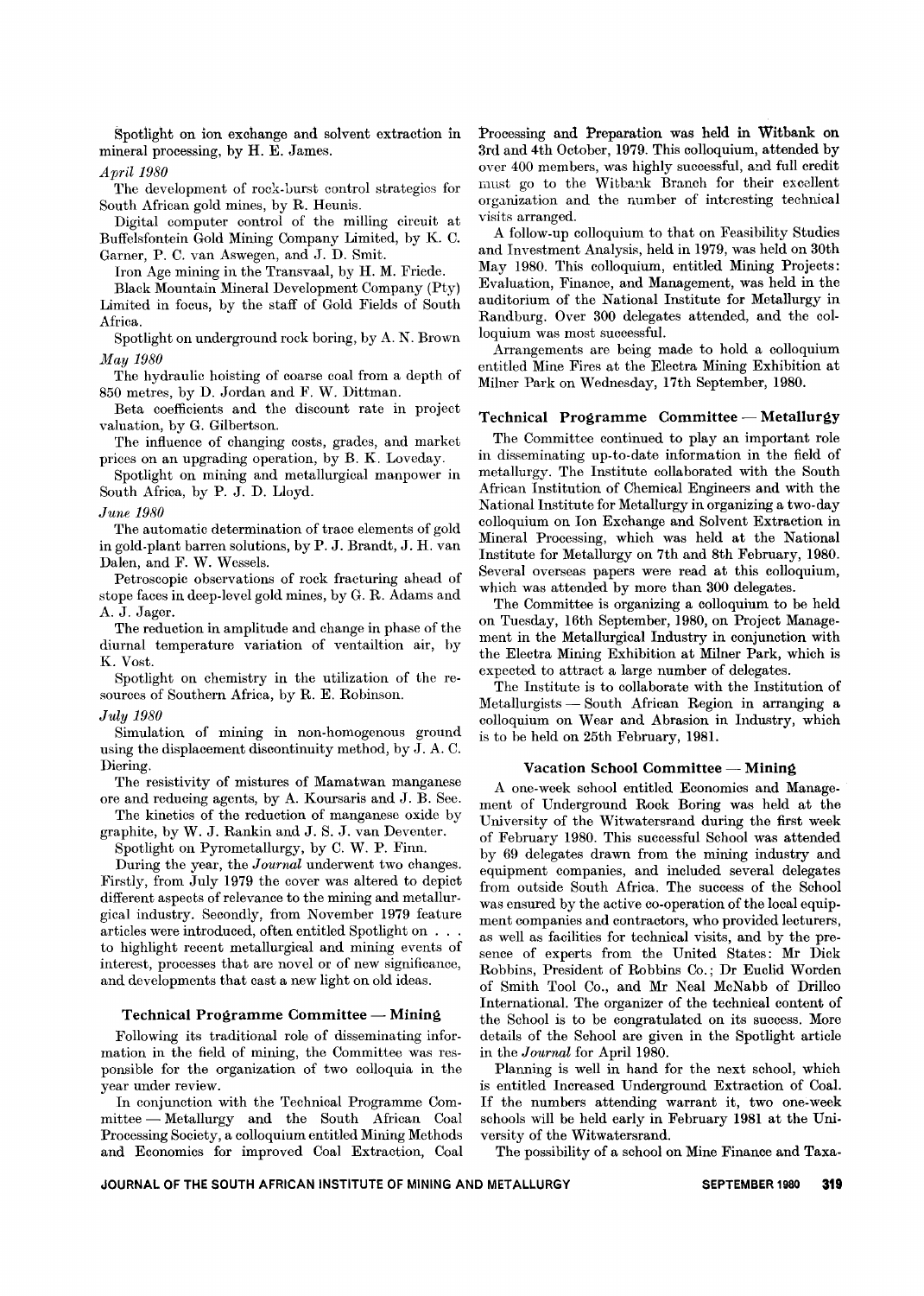tion, to be held in August/September 1981, is being examined.

# Vacation School Committee - Metallurgy 1979/80

A vacation school on Pyrometallurgy was organized for 14th to 19th May, 1980, at the University of the Witwatersrand. Professor H. Bell of Strathclyde University, Scotland, an internationally recognized expert on the subject, as well as author and co-author of several publications on pyrometallurgy, acted as Course Leader. The School, which was attended by 72 delegates, was a great success. Professor Bell delivered half the lectures, and the remainder, as well as a case study, were given by local lecturers, who provided a good blend of the theoretical and practical aspects of pyrometallurgy.

The Committee has planned a Vacation School on Uranium Ore Processing for June/July 1981, and is to support a refresher course on The Heat Treatment of Steels at the University of Pretoria, which is to be organized by the Materials Engineering Division in Pretoria.

#### Monograph Series

The first two volumes in the series on geostatistics were well received both overseas and locally, and stocks are now exhausted. The first work, by Dr D. G. Krige, has been revised and is ready for the printing of a second edition, and the second work, by Dr J. M. Rendu, has been updated and is also ready for reprinting.

The volume on rock mechanics is eagerly awaited by many mining engineers since it reflects the advance in this field by leaders in South African industry.

The volume on the Principles of Flotation is in the hands of the printers, and a ready response is expected from buyers, for the material is topical in what is an ever-changing field. The Institute is indebted to Professor King for his untiring efforts in preparing all the chapters.

It is planned to publish a volume on the cooling of mine air by Dr A. Whillier, and another on pyrometallurgy.

#### Witbank-Middelburg Branch

The highlight of the year was the Coal Colloquium, which was held in Witbank on 3rd and 4th October, 1979, and was attended by 400 delegates. Visits were arranged to local mines and industries, and 235 delegates participated in these.

During the year, committee meetings were held regularly, and a general meeting was held at which Professor Midgley, Director of the Hydrological Research Unit at the University of the Witwatersrand, addressed the meeting.

Visits were made during the year to Duvha Power Station and to Premier Diamond Mine.

#### Orange Free State-Klerksdorp Branch

Two general meetings were held during the year.

On 7th November, 1979, 47 members and visitors attended a talk by Dr P. Laxen, of the National Institute for Metallurgy, outlining the history and development of carbon-in-pulp for the recovery of gold.

On 20th February, 1980, 47 members and visitors attended a talk given by Dr A. Whillier, Director of Environmental Engineering of the Chamber of Mines, on the needs for underground cooling and the various methods used.

An interesting and successful visit, attended by 17 members, was paid to Wesselton Mine on 22nd May, 1980.

During the year the membership of the Branch remained substantially the same at 150.

# Materials Engineering Division

A meeting was held on 26th September, 1979, at which the Material Engineering Division was established under the Chairmanship of the President, Mr D. A. Viljoen.

Dr J. P. Hugo was chosen as the Chairman of this Division, Professor G. T. van Rooyen as Vice-Chairman, Mr G. Pienaar as Secretary, and Drs S. W. Vorster and R. J. Dippenaar as additional members.

Two colloquia were held on material selection. The first, on 28th November, 1979, was attended by 85 people, and the second, on 28th May, 1980, by 60 people.

As a great number of people attending these meetings are not members of the Institute, active campaigning is being done for membership of the South African Institute of Mining and Metallurgy.

#### Stokes Memorial Award

As reported to members at the last General Meeting, it was decided to commemorate the contribution made to the South African mining industry by Brigadier Stokes, the longest-serving Corporate Member of the Institute by many years and a past President. This award is in the form of a platinum medal and a cash award, and is the premier award of the Institute. It is made for outstanding achievement and contribution to the mining industry in its broadest sense, and is not confined to members of the Institute. All Corporate Members of the Institute are invited to submit nominations.

This procedure was followed during the year, and a number of nominations were received. These were assessed, and the first award will be made at this Annual General Meeting.

Very generous contributions towards the cost of the award were made by a number of organizations with whom Brigadier Stokes was associated. These include Anglo American Corporation, De Beers, Charter Consolidated, Rand Mines, Gold Fields of South Africa, and Johannesburg Consolidated Investment Company Ltd. The Institute also contributed towards the fund.

### Congress of the Council of Mining and Metallurgical Institutions

Good progress has been made with the preliminary planning and organization of the Congress. Approximately 60 000 copies of the first circular were distributed during March 1980 to members of the constituent institutions of the Council of Mining and Metallurgical Institutions. To date, some 750 replies have been received, and, as far as can be ascertained at this stage, it appears that a reasonably representative number of overseas delegates will attend.

Offers of more than 120 papers have been received for presentation at the Congress. This is considerably more than the number required. A publications sub-committee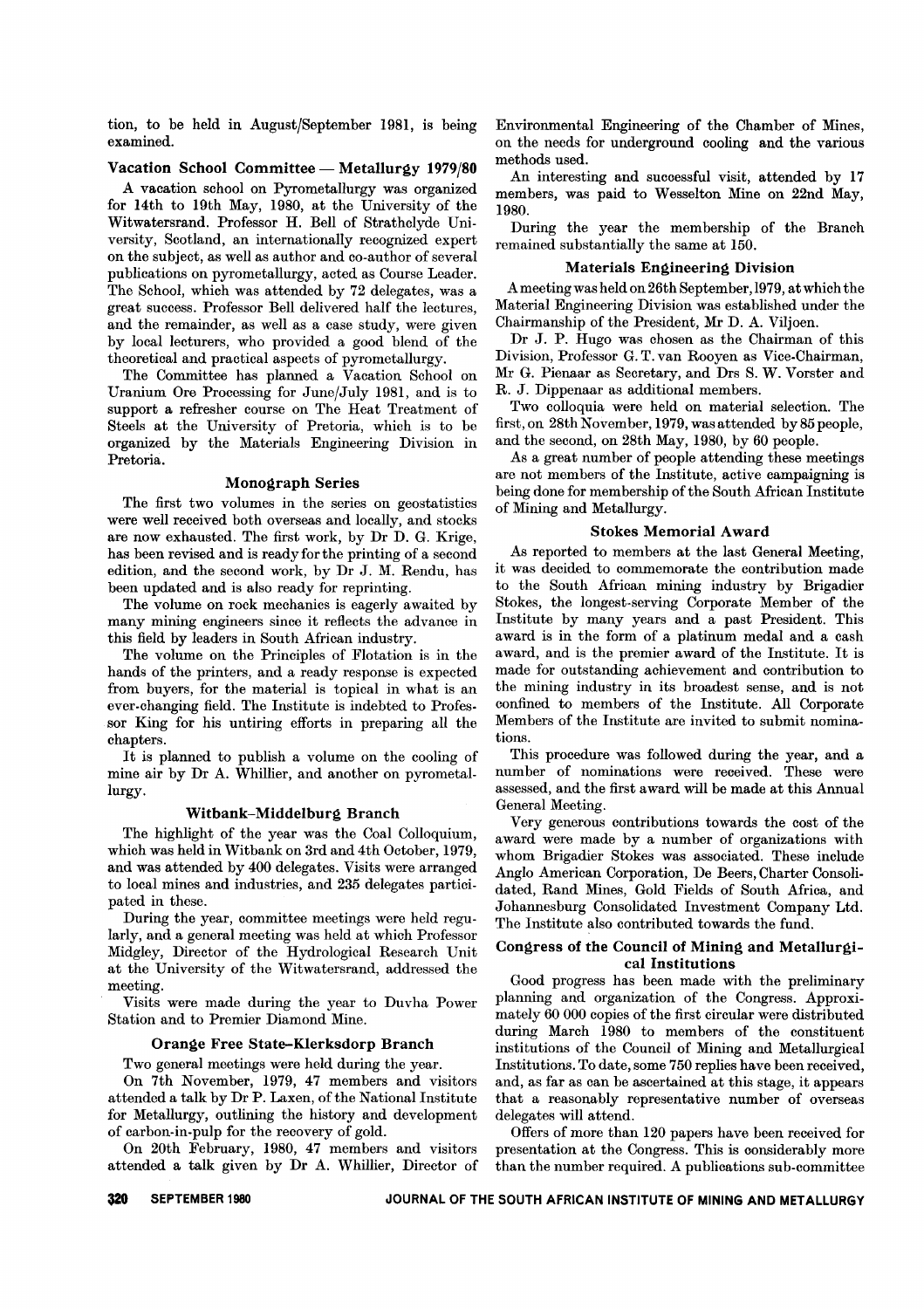has been formed, and one of their first tasks will be to decide which papers can be accepted and to invite papers on subjects that have not been covered adequately.

Preliminary planning of the pre-Congress and post-Congress tours is well in hand, and will be completed by the end of the year.

# Interaction and Collaboration with the Institution of Metallurgists  $-$  S.A. Region

It is pleasing to report that the interaction and col- $\frac{1}{2}$ aboration with the Institution of Metallurgists — S.A. Region increased to a significant degree during the year as a result of meetings between the President and certain members of the Council of this Institute on the one hand, and the Chairman and certain members of the Committee of the Institution on the other.

The Institution has made arrangements to utilize the secretarial facilities of this Institute for administrative services. This Institute supported the successful application by the Institution for membership of the Associated Scientific and Technical Societies of South Africa as an associate society. Arrangements have been made between the two organizations to ensure that the members of each are informed of events of interest organized by the other.

The Technical Programme Committee - Metallurgy has appointed a sub-committee to collaborate with its Materials Engineering Division and the Institution of  ${\rm Metallurgists}= {\rm S.A.}$  Region in organizing a join colloquium in 1981 on the topic of Wear and Abrasion.

# The Federation of Societies of Professional Engineers

During the past year, FSPE once again concerned itself with several activities, such as an examination of the effectiveness of the Professional Engineers Amendment Act (1979) and continued seeking support in the subvention of the salaries of engineering teaching staff at universities.

Some years ago FSPE launched an appeal for funds to facilitate the teaching of Engineering Analysis and Design at Black universities and so enable Black students wishing to study engineering to join the secondyear engineering course at White universities. However, there was a problem of accommodation for these students once they joined White universities. At the suggestion of the University of the Witwatersrand and in collaboration with Anglo American Corporation, a Salvation Army hostel in Mofolo was set aside for this purpose. The South African Institute of Mining and Metallurgy contributed R5 000 to this project, and in November of last year the hostel was officially opened.

Continued negotiations with the Minister of Education to subvent the salaries of engineering teaching staff has now resulted in the setting of a meeting between the FSPE Executive and the Minister of Education to discuss the problem.

Members of the FSPE Executive Committee again visited the Kroonstad Military Base to discuss the possibilities of engineers-in-training being given meaningful work while undergoing their military training. Discussions were held with other representatives of the Army on the same subject.

An FSPE newsletter was published, and the Publicity Committee decided after several months of discussion, to use a column in the official AS & TS newsletter — Kel vin News.

Of great importance was the publication of the Manpower Report, and the subsequent representation of FSPE on the Manpower Commission, where such activities are to be discussed as the attempts by FSPE to get support for the subvention of the salaries of engineering teaching staff salaries and the meaningful utilization of engineers-in-training undergoing military training. FSPE has agreed to invite representatives of the Education and Training Sub-committee, as well as the Productivity Sub-co:nmittee of the Manpower Commission, to attend the conference on 'Engineering Manpower Development in the Republic of South Africa for the Twenty-first Century', which is to be held in November 1980.

#### S.A. National Committee on Tunnelling

SANCOT enjoyed the active support of its members from both the mining and civil engineering sectors. The membership now amounts to sixteen and is on a corporate basis, comprising practically all the important organizations and institutions involved in the tunnelling industry in South Africa.

SANCOT continued to provide a forum for the exchange of opinion and information among all the organizations involved in and concerned with tunnelling in South Africa. The main activities of the committee concerned the following.

*Safety.* Good progress was achieved by the International Tunnel Association (LT.A.) Working Group on Tunnel Safety, in which SANCOT plays the lead, and the Group met for the third time during June 1979 in the United States of America, when nine countries were represented. The Group is working in three directions: safety signs, accident statistics, and an index of safety codes and standards.

*Research.* Apart from the research into tunnelling and mining carried out by the Chamber of Mines and work in the field of rock mechanics at the National Mechanical Engineering Research Institute of the C SIR, no active research work into tunnelling was done during the year.

*Contracting Practices.* There was a dearth of contracts during the year for underground work in South Africa, and the Working Group consequently gained very little additional input. However, contact was maintained with the international group on this subject.

*Review of Existing Legal Requirements in Tunnelling.* Work on the revision of the existing legal requirements continued, and steady progress was maintained. New regulations will be introduced, not only for civil engineering tunnelling, but also, on a separate basis, for sea mining and opencast work. This will facilitate reference on regulations by the specialists concerned.

*Collection of Demand Data.* The collection of data for both mining and civil engineering continued as an ongoing task, and the preparation of a catalogue proceeded well.

*Working Groups.* South Africa will be represented on the I.T.A. Working Groups in the following sectors for